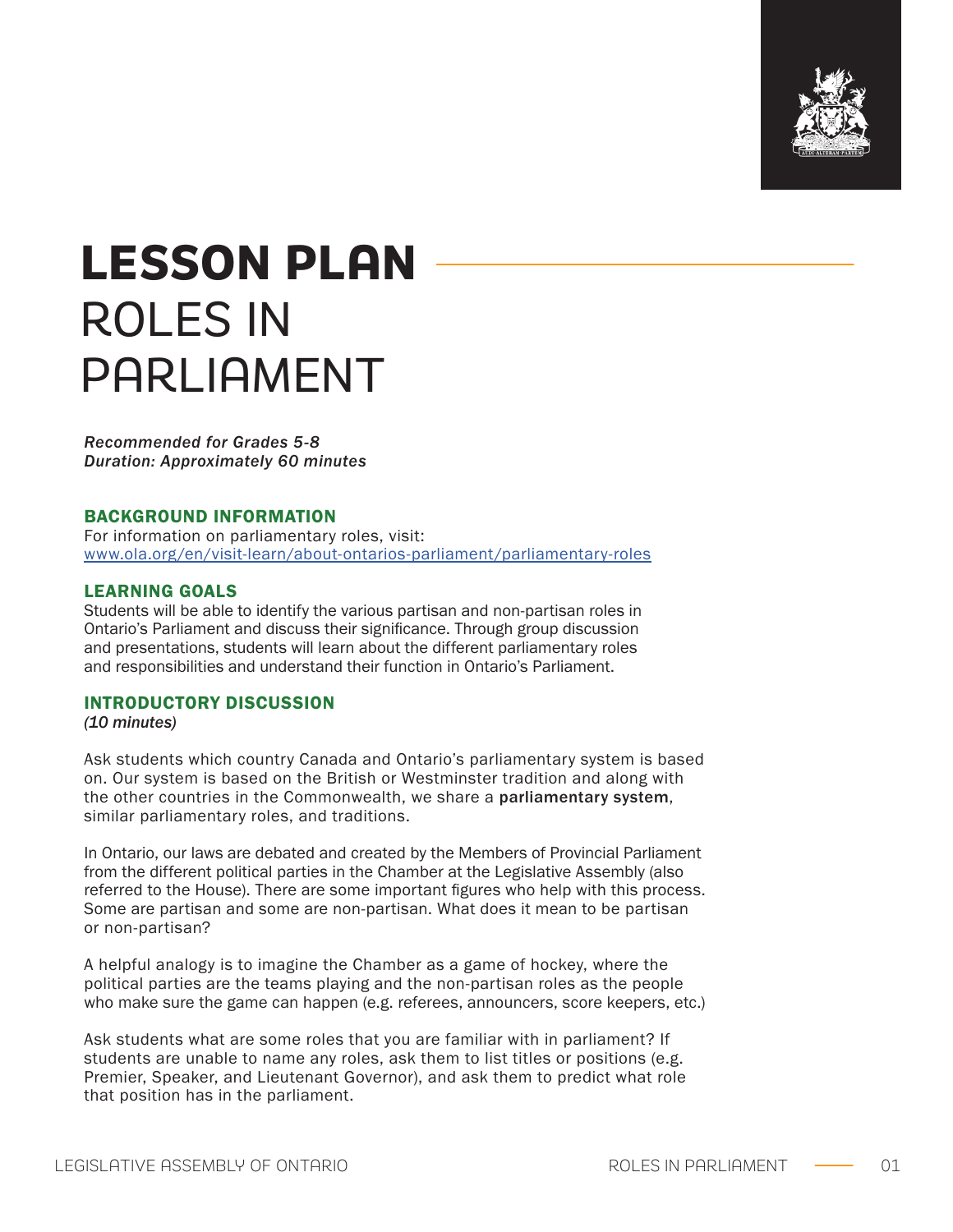### INTRODUCTORY DISCUSSION CONTINUED

Highlight other, lesser known roles in the House as well such as the following:

- Pages: These Grade 7 and 8 students help deliver messages, petitions, bills, and motions so that proceedings in the Chamber run smoothly
- Hansard Reporters: in the Chamber, these reporters capture parts of the debate and the interjections to ensure there are no gaps in the final script of Hansard, including the votes, the text of petitions and ministers' written statements. Hansard is the official record of House debates.

### INTERACTIVE ACTIVITY

#### *Small Group Presentations (15-20 minutes)*

- Divide the class into groups and assign each a number from 1-5
- Print off the role descriptions activity sheet below and distribute to groups
- In groups, students will read and discuss the description of the role corresponding to their given number. Students will use the sheet to prepare a brief presentation about the key details about the role and explain why they believe the role is important.

### CONSOLIDATION/GROUP DISCUSSION

*(5-10 minutes)*

After presentations, the class can discuss the following:

- Is there a role that stood out as particularly important to the function of the House?
- What is the importance of having both partisan and non-partisan roles in the House?
- Why do you think these roles have not been changed drastically much over the past centuries?
- What are the pros and cons of tradition in the context of our parliament?

If you have access to the internet or a smart board, you can take a virtual tour of the Legislative Chamber to show students the locations of the positions and to conceptualize the parliamentary process and the roles. Otherwise, students can take a virtual tour as part of a home assignment or during computer class: [www.ola.org/en/virtual-tour](http://www.ola.org/en/virtual-tour)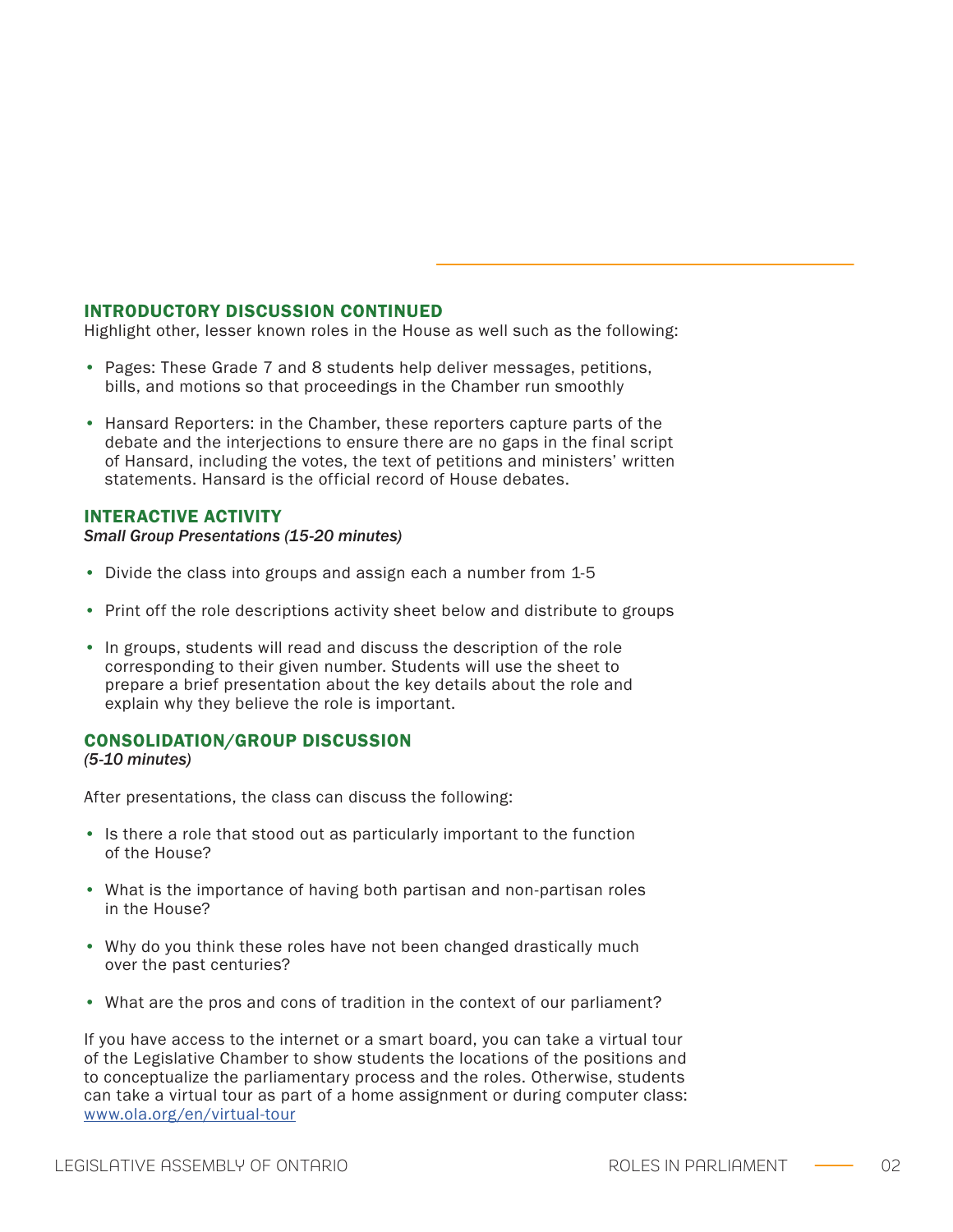

# **ACTIVITY SHEET**  ROLES IN PARLIAMENT

| <b>Speaker</b>                                     | The Speaker's role dates back to the 14 <sup>th</sup> century British Parliament,<br>where they acted as the go-between the King and parliament. At this time,<br>it was a dangerous job because if the King was unhappy with a decision<br>made in parliament the Speaker, as the messenger, could be executed.<br>Today, the Speaker presides over the debates in the Legislative Chamber<br>from a throne-like chair, maintaining order and advising the Members of<br>Provincial Parliament (MPPs) about the rules of the House. |
|----------------------------------------------------|--------------------------------------------------------------------------------------------------------------------------------------------------------------------------------------------------------------------------------------------------------------------------------------------------------------------------------------------------------------------------------------------------------------------------------------------------------------------------------------------------------------------------------------|
| <b>Sergeant-at-Arms</b>                            | The Sergeant-at-Arms is responsible for security in the House and<br>the Legislative Precinct. They are also the guardian of the Mace, the<br>ceremonial staff used in parliament to symbolize the authority of the<br>Speaker in the House. The Sergeant-at-Arms also has a ceremonial role.                                                                                                                                                                                                                                        |
| <b>Clerk</b>                                       | The Clerk is an expert in parliamentary rules and procedures and advises<br>the Speaker and the Members on questions of procedure and interpretation<br>of the rules and practices of the House. They are also responsible for keeping<br>track of the votes in the Chamber and monitoring time during debates.                                                                                                                                                                                                                      |
| <b>The Premier</b>                                 | The political party with the greatest number of elected members becomes<br>the government, and their leader becomes the Premier. The Premier is<br>the head of the provincial government and is responsible for working with<br>their Cabinet Ministers to develop public policy and set priorities for the<br>government.                                                                                                                                                                                                           |
| <b>Leader of the</b><br><b>Official Opposition</b> | The party with the second-greatest number of elected members after the<br>government becomes the Official Opposition and their leader is referred to<br>as the Leader of the Official Opposition. Their role is to hold the government<br>accountable. The Leader, together with their party critics, scrutinize the<br>activities and policies of the government, providing a counter voice during<br>the proceedings of the House.                                                                                                 |